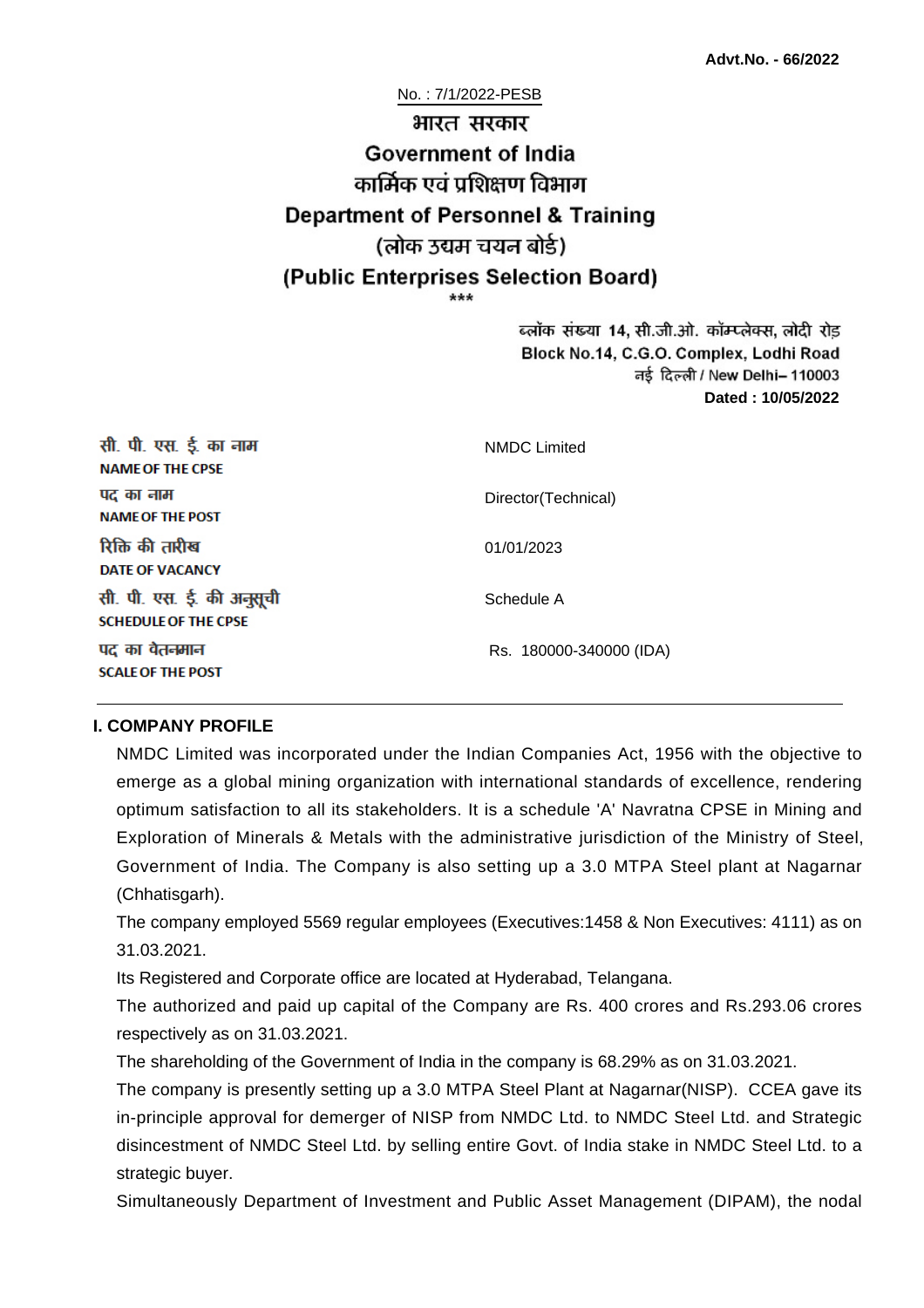department for disinvestment of Nagarnar Steel Plant(NISP) has srated the provess of disinvestment as per the directions of the Govt. and the process is driven and moniotred by DIPAM.

# **II. JOB DESCRIPTION AND RESPONSIBILITIES**

Director (Technical) is a member of the Board of Directors and reports to the Chairman and Managing Director. He/ she assists the CMD and is responsible for project management functions of the Company, preparation of detailed project reports, planning and designing, construction and commissioning of the projects, research and development activities, etc.

#### **III. ELIGIBILITY**

**1. AGE :** On the date of occurrence of vacancy (DOV)

| Age of superannuation 60 years |                                                                                             |                |                                                                                             |
|--------------------------------|---------------------------------------------------------------------------------------------|----------------|---------------------------------------------------------------------------------------------|
| <b>Internal</b>                |                                                                                             | <b>Others</b>  |                                                                                             |
| <b>Minimum</b>                 | <b>Maximum</b>                                                                              | <b>Minimum</b> | <b>Maximum</b>                                                                              |
| 45                             | 2 years residual service as on<br>the date of vacancy w.r.t. the<br>date of superannuation. | 45             | 3 years residual service as on<br>the date of vacancy w.r.t. the<br>date of superannuation. |

#### **2. EMPLOYMENT STATUS:**

The applicant must, on the date of application, as well as on the date of interview, be employed in a regular capacity – and **not** in a contractual/ad-hoc capacity – in one of the followings:-

(a) Central Public Sector Enterprise (CPSE) (including a full-time functional Director in the Board of a CPSE);

(b) Central Government including the Armed Forces of the Union and All India Services;

(c) State Public Sector Enterprise (SPSE) where the annual turnover is \***Rs 5000 crore or more**;

(d) Private Sector in company where the annual turnover is **\*Rs 5000 crore or more**. **Preference would be given to candidates from listed companies.** 

(\* The average audited annual turnover of three financial years preceding the calendar year in which the post is advertised shall be considered for applying the approved limits)

# **3. QUALIFICATION:**

The applicant should be an Engineering graduate or equivalent preferably in Mining or Mechanical Engineering with good academic record from a recognized University/ Institution. The applicant with MBA/PGDM qualifications will have added advantage.

# **4. EXPERIENCE:**

The applicant should have at least five years of cumulative experience in Project Management functions during the last ten years. Applicants with experience in opencast/ underground miniing projects/ metal sector would have added advantage.

#### **5. PAY SCALE:**

# **(a)Central Public Sector Enterprises-**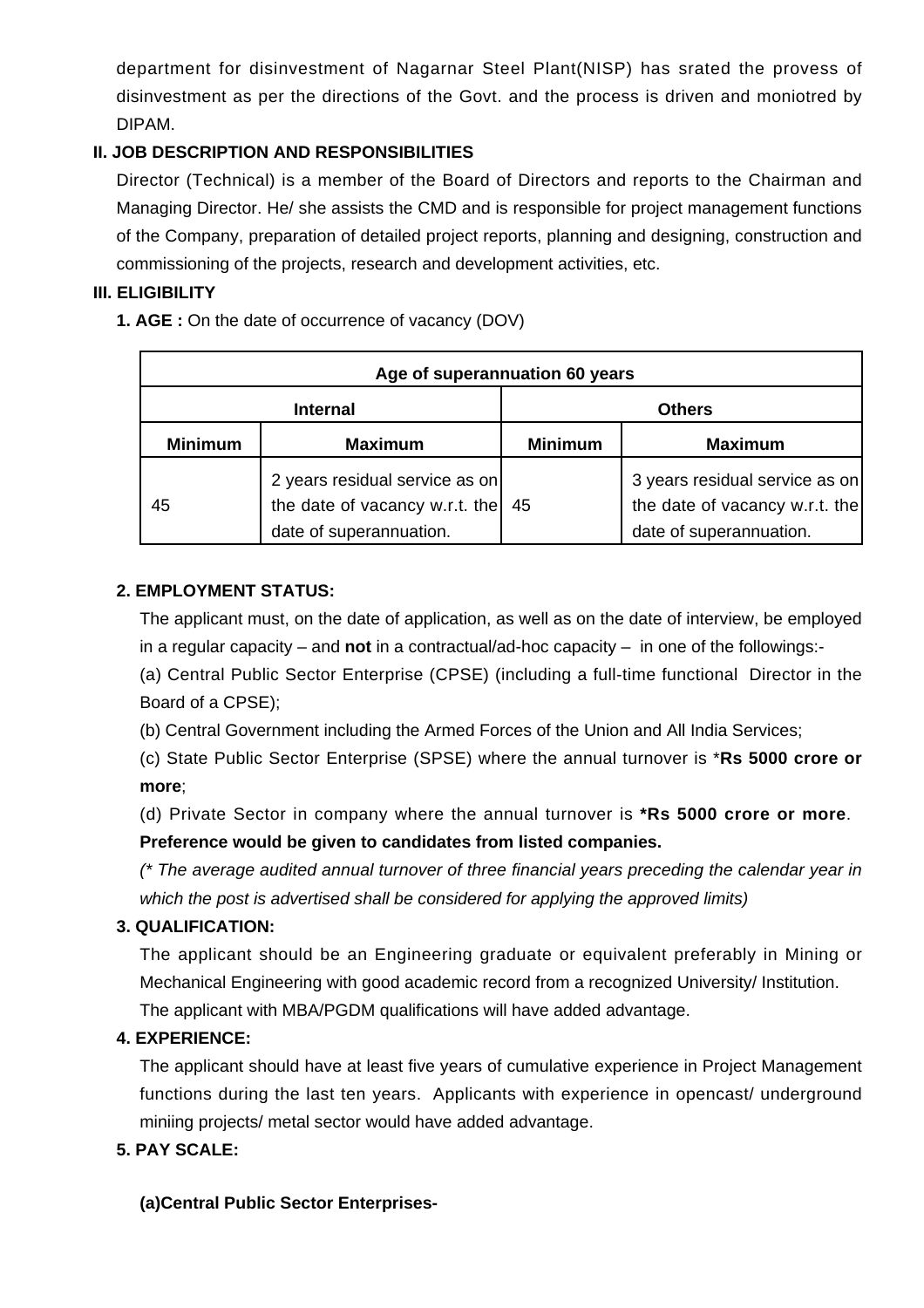#### **Eligible Scale of Pay**

- (i) Rs. 7250-8250 (IDA) Pre 01/01/1992
- (ii) Rs. 9500-11500 (IDA) Post 01/01/1992
- (iii) Rs. 20500-26500 (IDA) Post 01/01/1997
- (iv) Rs. 51300-73000 (IDA) Post 01/01/2007
- (v) Rs. 120000-280000 (IDA) Post 01.01.2017
- (vi) Rs. 18400-22400 (CDA) Pre-revised post 01.01.1996
- (vii) Rs. 37400-67000 + GP 10000 (CDA) post 01.01.2006
- (viii) Rs. 144200-218200 (Level 14) CDA post 01.01.2016

The minimum length of service required in the eligible scale will be one year for internal candidates, and two years for others as on the date of vacancy.

**(b)**

**(i) Applicants from Central Government / All India Services** should be holding a post of the level of Joint Secretary in Government of India or carrying equivalent scale of pay on the date of application.

**(ii) Applicants from the Armed forces of the Union** should be holding a post of the level of Major General in the Army or equivalent rank in Navy/Air Force on the date of application.

**(c)**

 **Applicants from State Public Sector Enterprises/ Private Sector** should be working at Board level position or at least a post of the level immediately below the Board level on the date of application.

# **6. CONDITION OF IMMEDIATE ABSORPTION FOR CENTRAL GOVERNMENT OFFICERS**

Central Government Officers, including those of the Armed Forces of the Union and the All India Services, will be eligible for consideration only on immediate absorption basis.

#### **IV. DURATION OF APPOINTMENT**

The appointment shall be for a period of five years from the date of joining or upto the date of superannuation or until further orders, whichever is earlier.

#### **V. SUBMISSION OF APPLICATIONS**

# **Applicants should submit their applications on-line only as per the format .**

**1**. The applicants should submit their applications through proper channel as follows:

(a) Government Officers, including those of the Armed Forces of the Union and All India Services: through Cadre Controlling authority;

- (b) CMDs/MDs/Functional Directors in CPSE: through the concerned Administrative Ministry;
- (c) Below Board level in CPSE: through the concerned CPSE;
- (d) CMDs/MDs/Functional Directors in State PSE: through the concerned Administrative Secretary
- and Cadre Controlling Authority, if any, of the State Government;
- (e) Below Board level in SPSE: through the concerned SPSE;
- (f) Private Sector: directly to the PESB.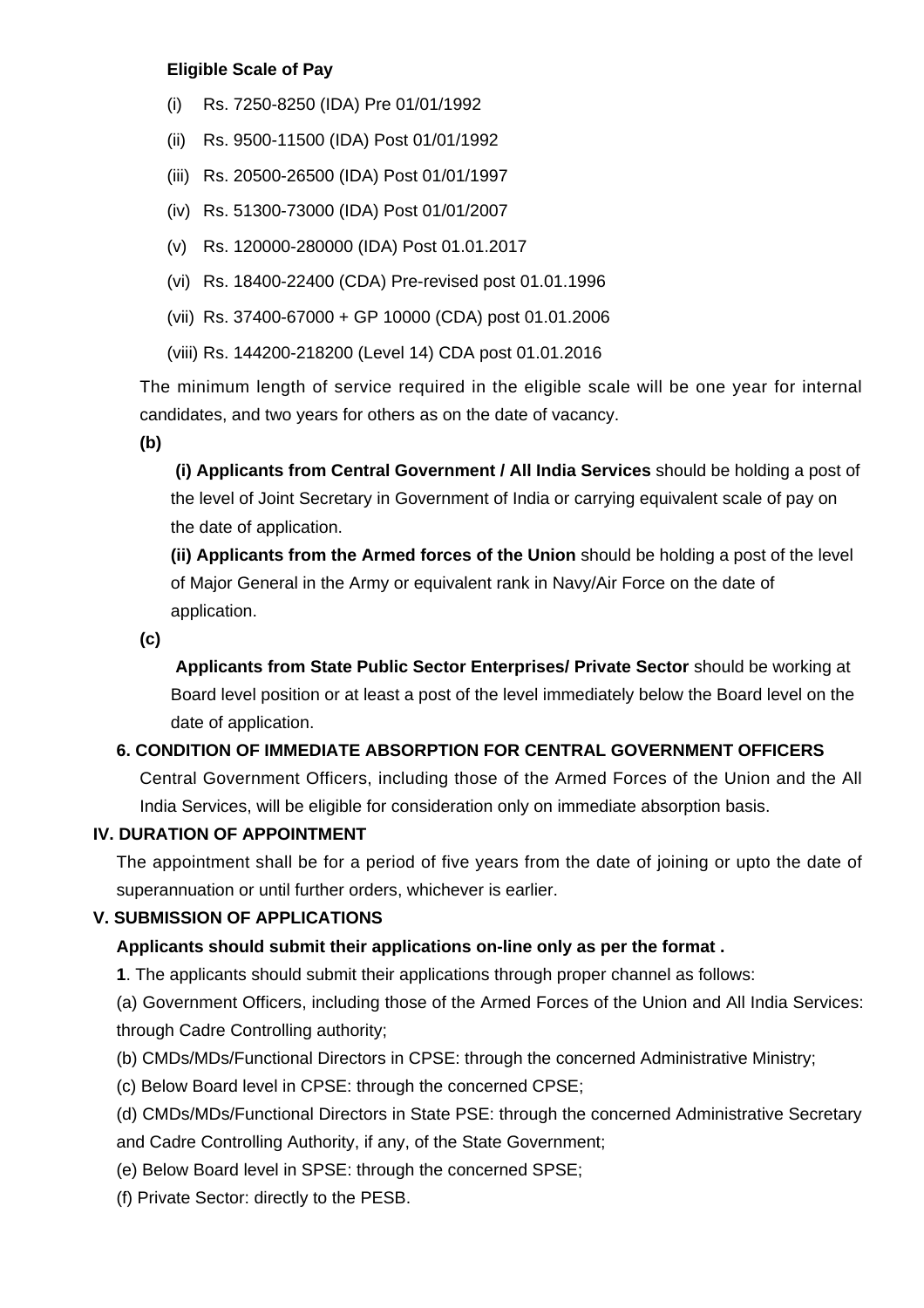**2.** Applicants from Private Sector must submit the following documents along with the application form:

(a) Annual Reports of the Company in which currently working for the 3 financial years preceding the calendar year in which the post is advertised **(please provide URL or attach/enclose copies);**

(b) Whether the company is listed or not; if yes, the documentary proof **(please provide URL or attach/enclose copies);**

(c) Evidence of working at Board level or at least a post of the level immediately below the Board level;

(d) Self-attested copies of documents in support of age and qualifications;

(e) Relevant Jobs handled in the past with details.

#### **VI. UNDERTAKING BY THE APPLICANT**

An applicant has to give an undertaking as a part of the application that he/she will join the post, if selected. If an applicant does not give such undertaking, the application would be rejected.

# **1. For candidates from Central Government/Armed Forces of the Union/ All India Services**

(a) The appointment is on immediate absorption basis.

(b) If a candidate conveys his/her unwillingness to join after the interview is held, he/she would be debarred for a period of two years from the date of interview, for being considered for a Board level post in any CPSE.

(c) Further, if a candidate conveys his/her unwillingness to join after the issue of offer of appointment, he/she would be debarred for a period of two years from the date of offer of appointment for being considered for a Board level post in any CPSE.

#### **2. For candidates from CPSE**

a. If a candidate conveys his/her unwillingness to join after the interview is held, he/she would be debarred for a period of two years from the date of interview, for being considered for a Board level post in any CPSE other than the one to which the candidate belongs.

b. Further, if a candidate conveys his/her unwillingness to join after the issue of offer of appointment, he/she would be debarred for a period of two years from the date of offer of appointment for being considered for a Board level post in any CPSE other than the one to which the candidate belongs.

# **3. For candidates from SPSE/ Private Sector**

a. If a candidate conveys his/her unwillingness to join after the interview is held, he/she would be debarred for a period of two years from the date of interview, for being considered for a Board level post in any CPSE.

b. Further, if a candidate conveys his/her unwillingness to join after the issue of offer of appointment, he/she would be debarred for a period of two years from the date of offer of appointment for being considered for a Board level post in any CPSE.

**4.** In the above cases, no request for relaxation or otherwise would be entertained.

# **VII. THE APPLICANTS CAN EITHER**

**(a)** fill up the **Application Form online only** against this Job Description on the website of PESB http://pesb.gov.in/ and thereafter **forward it online,** as specified in para V(1);